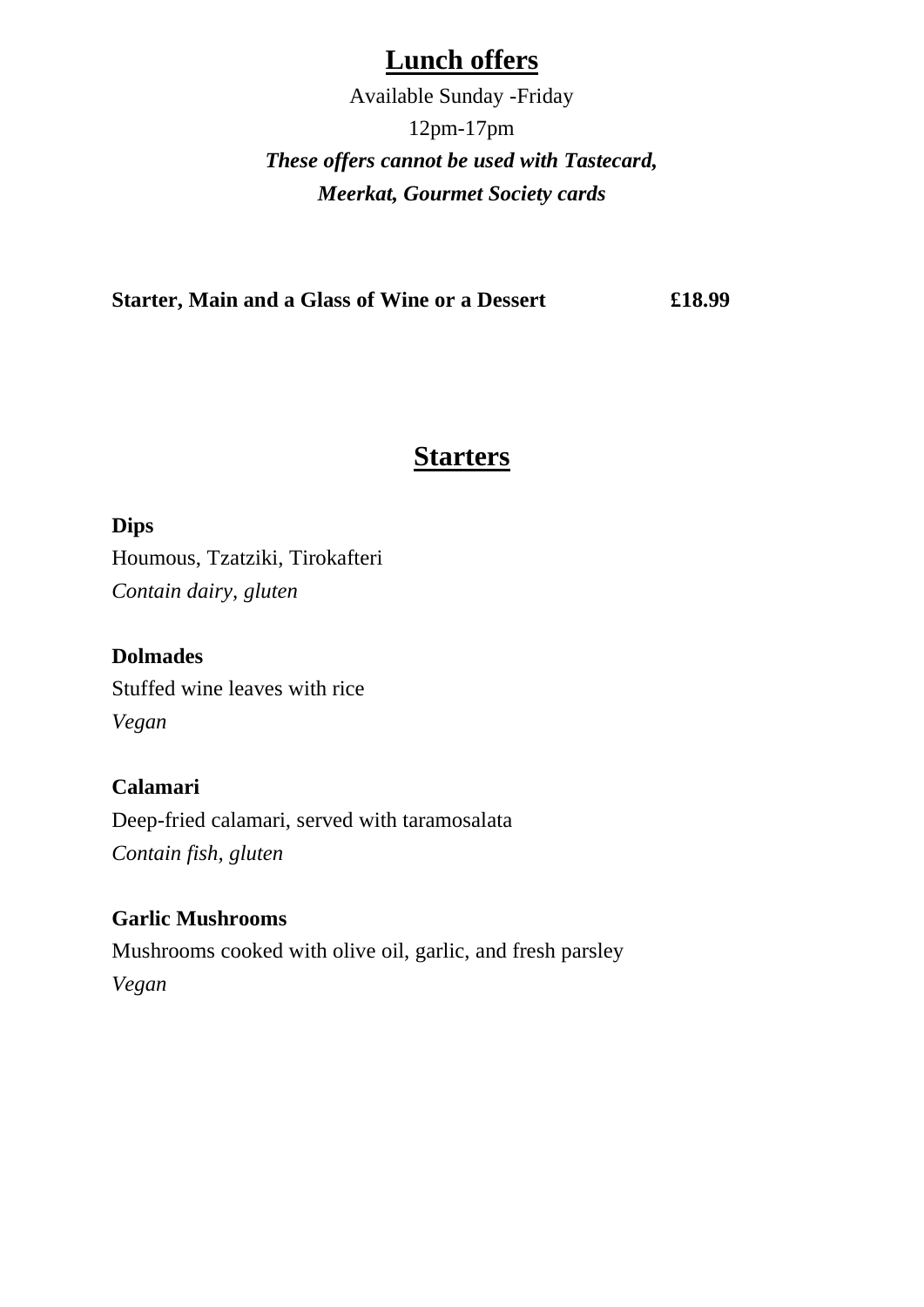# **Mains**

#### **Moussaka or Veg Mousaka**

Layers of potato, aubergine, minced beef/ vegetables topped with bechamel sauce *Contain dairy, gluten, egg*

#### **Sofrito**

Strips of beef in a garlic sauce. Served with feta mash *Contain gluten, dairy*

#### **Chicken Souvlaki**

Chicken cooked on the grill with olive oil, oregano, and lemon. Served with chips and salad

#### **Pork Belly**

Chargrilled in perfection. Topped with rich honey thyme and chili sauce. Served with pita bread and grilled vegetables

*Contain gluten*

#### **Haddock Fillets**

Roasted with fresh rosemary, oregano, and a hint of garlic, served with a traditional skordalia (garlic mash potato) *Contain fish, dairy*

**Please speak to our staff about the ingredients in your meal, when making your order.**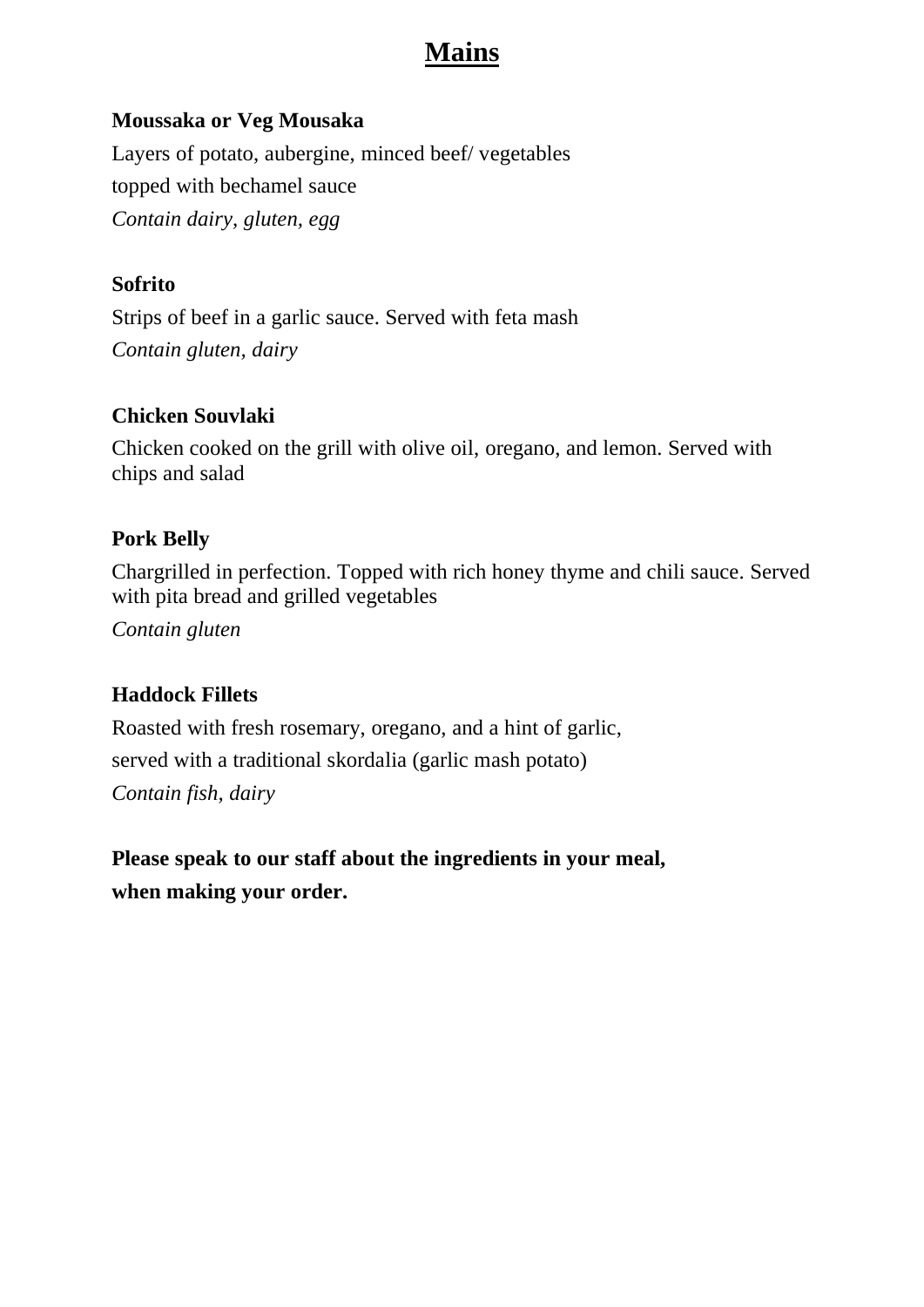## **5 Meze for £19.50**

#### **Dips**

Houmous, Tzatziki, Tirokafteri *Contain dairy, gluten*

#### **Mixed Olives**

Vegan Greek Salad *Contain dairy,*

#### **Calamari**

Deep-fried calamari, served with taramosalata *Contain fish, gluten*

**Bekry Meze** slowly cooked pork in a brandy & fresh tomato

# **Garlic Mushrooms**

Vegan

#### **Dolmades**

Stuffed wine leaves with rice *Vegan*

#### **Halloumi**

Grilled cheese *Vegan*

#### **Greek Sausage**

Juicy chargrilled Greek sausage served with tzatziki and pita bread *Contain gluten, dairy*

## **Gigantes** Butter giant beans cooked in tomato Bouillon. *Vegan*